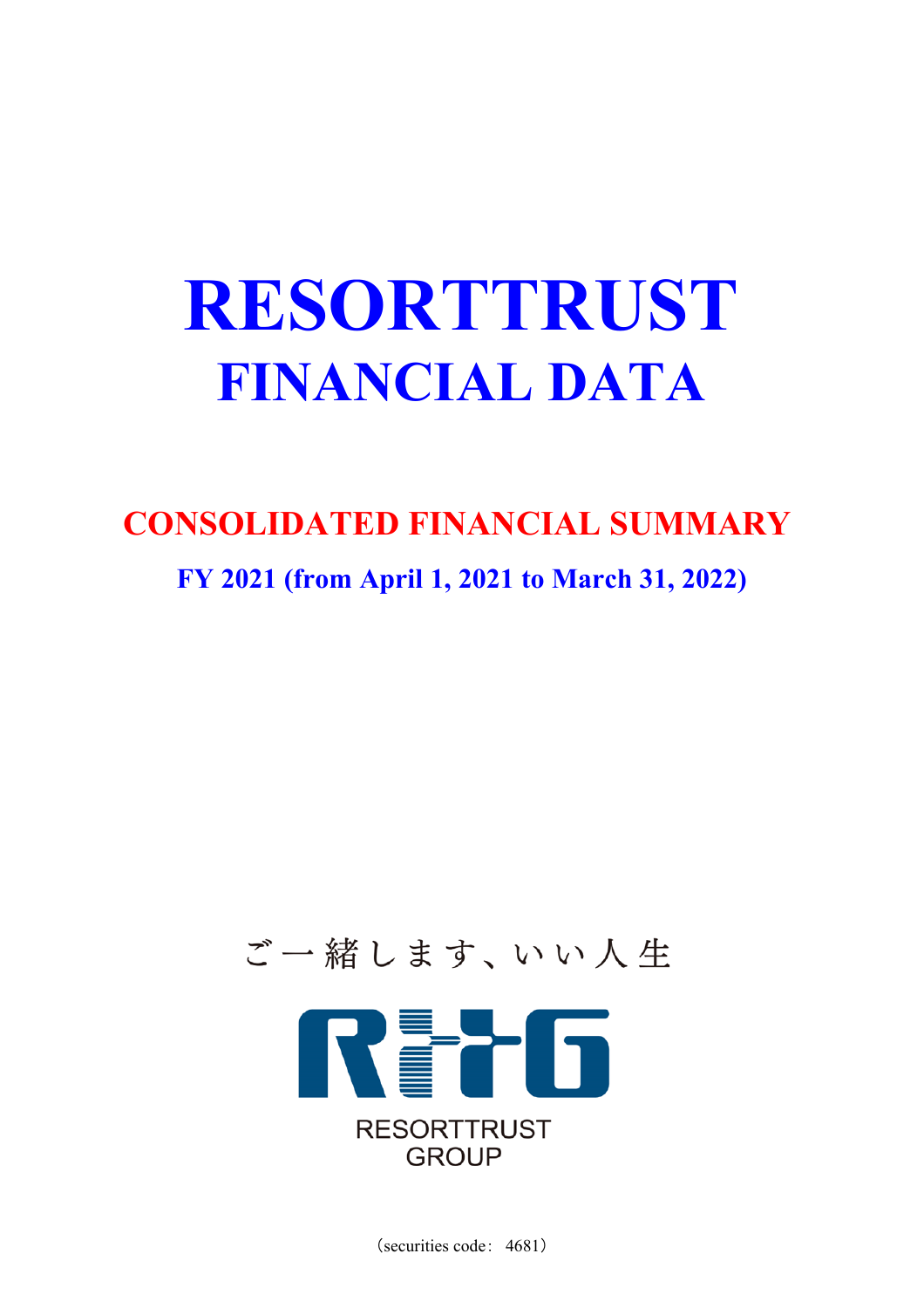## CONSOLIDATED FINANCIAL SUMMARY

For the Year Ended March 31, 2018, 2019, 2020, 2021 and 2022

**(Millions of yen)**

#### RESORTTRUST, INC.  $-1$  -

2018/3 2019/3 2020/3 **2021/3 2022/3 2023/3** Net sales 165,413 179,542 159,145 167,538 157,782 161,000 Operating income 17,742 18,877 11,652 **14,707 8,693 9,200** Ordinary income 19,422 19,528 12,476 **17,647 11,123 8,800** Net income (interim) 11,830 12,358 7,135 (10,213) 5,775 10,800 Net assets 125,190 132,050 132,991 120,791 106,832 Assets 421,440 401,426 400,833 **407,243 394,408** Net assets per share (yen)  $\begin{vmatrix} 1,130.11 & -1 \\ 1,193.69 & 1,079.40 \end{vmatrix}$  955.07 Net income per share (yen) (Primary) Net income per share (yen) (Fully Diluted) Equity ratio (%) 28.7 31.7 31.9 **28.4 25.7** Return on assets (%) **4.61** 4.61 **4.75** 3.11 4.37 Return on equity (%) 10.10 9.96 5.59 **(8.39) 5.32** Net cash provided by (used in) operating activities Net cash provided by (used in) investment activities Net cash provided by (used in) financing activities 110.82 115.53 66.65 **(95.39) 54.27** 8,456 16,674 19,096 **22,981 22,662** 101.99 61.29 **- -** (9,177) (23,198) (13,364) **22,012** Cash and cash equivalents 32,469 23,895 21,376 **52,756 29,210** Fiscal Year (7,282) (2,057) (8,247) **(13,577) 2,736 (49,026)**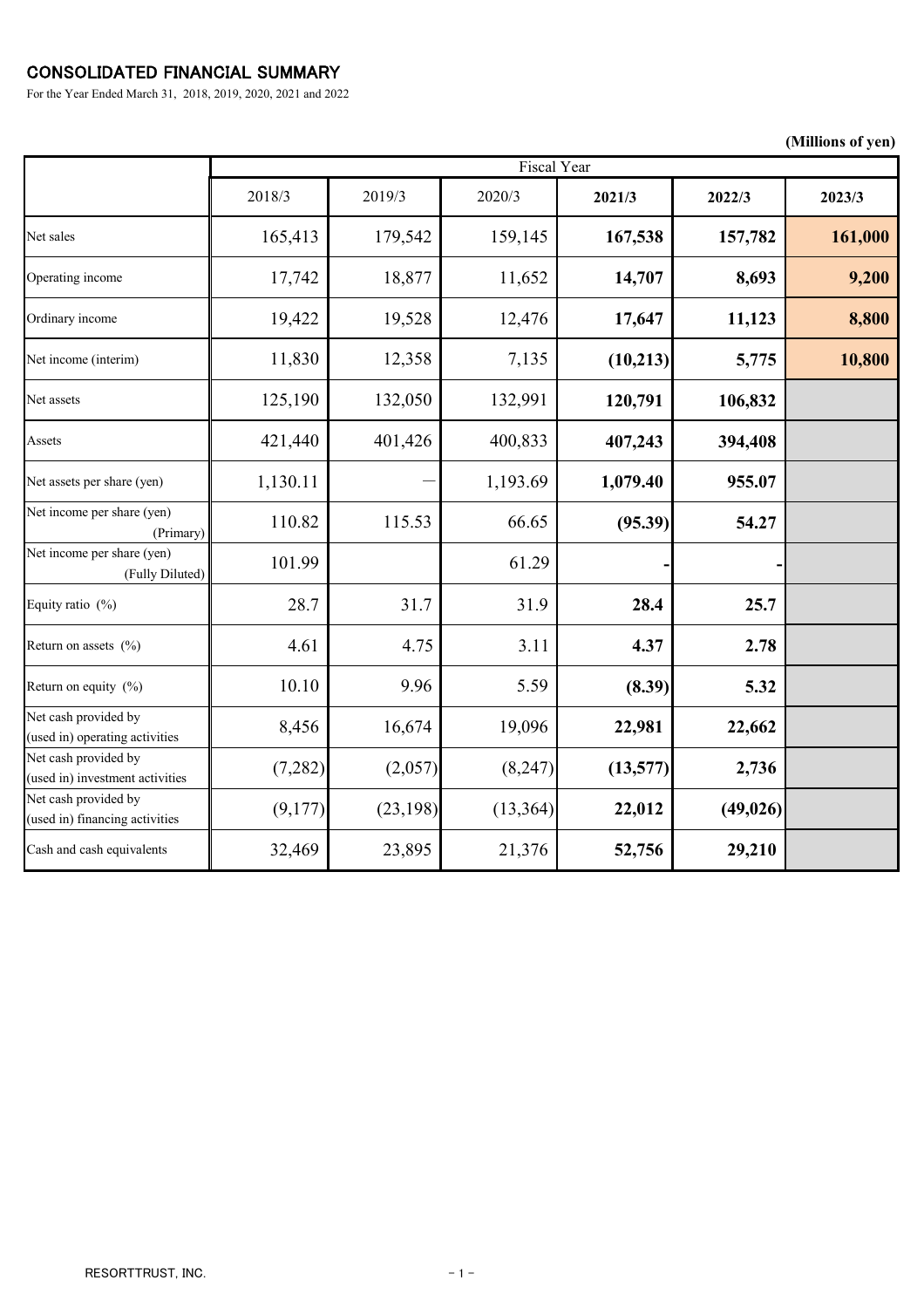### Business Results

#### Overview of The Fiscal Year 2021(Ending March 31, 2022)

|  | <b>1. Summary of Business Results</b> |  |  |  |
|--|---------------------------------------|--|--|--|
|--|---------------------------------------|--|--|--|

|                  |               |           |                    |              | (Millions of Yen) |
|------------------|---------------|-----------|--------------------|--------------|-------------------|
|                  | <b>FY2020</b> |           | FY2021             | Year-on-Year | Results           |
|                  | (Results)     | (Results) | (Revision Targets) | Change       | vs. Targets       |
| Net sales        | 167,538       | 157,782   | 153,000            | $(5.8\%)$    | $+3.1%$           |
| Operating income | 14,707        | 8,693     | 8,000              | $(40.9\%)$   | $+8.7%$           |
| Ordinary income  | 17,647        | 1,123     | 9,600              | $(37.0\%)$   | $+15.9%$          |
| Net income       | (10,213)      | 5,775     | 7,000              |              | $(17.5\%)$        |

(Reference) Evaluated Operating Income

Figures calculated on a sales evaluation basis after deducting accounting factors specific to the spread of COVID-19 infections as well as the effects of deferral of revenue from real estate sales and realization of the deferred revenue upon opening the facilities.

| TOVOHUO UDOH ODOHIIIE UIO RUHIIIIOS.    |          |      |          |                              |                 |
|-----------------------------------------|----------|------|----------|------------------------------|-----------------|
| Income<br>erating<br>hvaluated k<br>Unt | 008<br>. | .081 | 800<br>r | 10/0<br>$\sim$ $\sim$ $\sim$ | 5%<br>$\cdot$ . |
|                                         |          |      |          |                              |                 |

During the fiscal year ended March 31, 2022, after the state of emergency was repeatedly issued due to the spread of COVID-19, the Japanese economy showed movements toward improvement in economic activities due to progress in vaccination, etc. However, uncertainty over the future outlook has grown stronger in line with the Russian invasion of Ukraine in February, on top of renewed restrictions on economic activities due to the emergence of new variants of the virus.

The Company Group's business operations during the fiscal year ended March 31, 2022 were affected by the issuance of the state of emergency for the third time and priority measures to prevent the spread of COVID-19 in Japan, and the issuance of the state of emergency for the fourth time and restrictions associated with its extension, but movements toward recovery were seen backed by progress in vaccination, etc. However, due to renewed restrictions on economic activities due to the emergence of new variants of the virus, as well as soaring energy and resource prices, attracting customers and occupancy rates were largely impacted in Hotel and Restaurant Operations.

The intake of new occupants in senior residences nevertheless slowed in Medical Operations. As such, factors regarding COVID-19 continues to have large impacts on the Company Group's business operations as in the previous fiscal year.

Meanwhile, in Membership Operations, sales of membership of SANCTUARY COURT TAKAYAMA, which began in June 2021, and sales of existing hotel memberships were made at a record pace and remained strong.

Furthermore, with the importance of medical checks being recognized under the spread of COVID-19, sales of medical memberships were also strong. In line with these circumstances, the Group is further carrying out the "lifetime strategy" to provide richer and happier time at safe and secure facilities by implementing measures against the 3Cs and providing information unique to the Group that fully leverage knowledge gained in Medical Operations.

As mentioned above, while membership sales remained strong, resulting in higher contract value than that in the previous year and targets, Hotel Operations remained in the severe climate. In addition, real estate revenue that had been deferred was recorded in a lump sum when the membership hotels opened in the same period of the previous year, but not in the current fiscal year. As a result, net sales were157,782 million yen (down 5.8% yoy), operating income was 8,693 million yen (down 40.9% yoy), ordinary income was 11,123 million yen (down 37.0% yoy), and net income attributable to owners of parent was 5,775 million yen.

Due to the application of the Accounting Standard for Revenue Recognition, net sales decreased by 1,912 million yen, and operating income and ordinary income decreased by 2,091 million yen respectively.

Performances by each business segment are described below.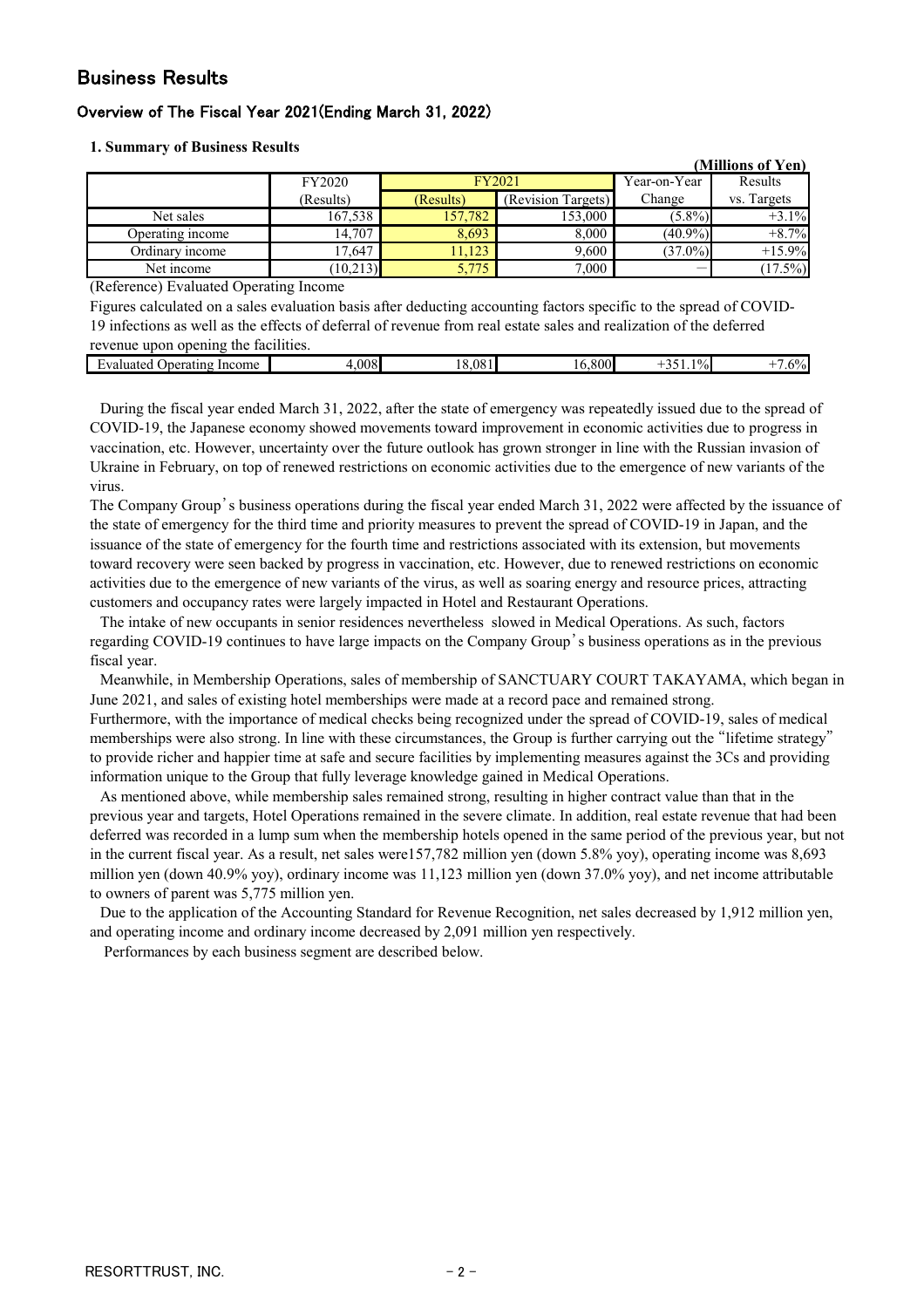#### **2. Summary of Business Segments**

| [Membership Operations] |           |           |                    |              | (Millions of Yen) |
|-------------------------|-----------|-----------|--------------------|--------------|-------------------|
|                         | FY2020    | FY2021    |                    | Year-on-Year | Results vs.       |
|                         | (Results) | (Results) | (Revision Targets) | Change       | Targets           |
| Net sales               | 66,523    | 40,946    | 38,000             | $(38.4\%)$   | $+7.8%$           |
| Operating income        | 22,951    | 1,887     | 1,200              | $(48.2\%)$   | $+6.1\%$          |

Membership Operation Segment recorded lower sales and lower income, as deferred real estate revenue was recorded in a lump sum when the membership hotels opened in the same period of the previous year, but not in the current fiscal year, while sales of membership of SANCTUARY COURT TAKAYAMA, which began in June 2021, and sales of existing hotel membership remained strong.As the Company Group has changed its accounting method for revenue recognition, net sales decreased by 582 million yen, and operating income decreased by 169 million yen, compared to those calculated by the previous method.

| [Hotel and Restaurant Operations]<br>(Millions of Yen) |               |           |                    |              |             |  |
|--------------------------------------------------------|---------------|-----------|--------------------|--------------|-------------|--|
|                                                        | <b>FY2020</b> |           | FY2021             | Year-on-Year | Results vs. |  |
|                                                        | (Results)     | (Results) | (Revision Targets) | Change       | Targets     |  |
| Net sales                                              | 60,322        | 73,699    | 72,000             | $+22.2%$     | $+2.4%$     |  |
| Operating income                                       | (6,165)       | 261       | (800)              |              |             |  |

Hotel and Restaurant Operation Segment continued to face the severe climate, as the state of emergency and priority measures to prevent the spread of COVID-19 were issued, and restaurants were subject to shorter hours and restriction on the serving of alcoholic beverages, due to the spread of COVID-19. In addition, the number of foreign tourists visiting Japan and business travelers did not recovered, and the recovery in demand for domestic accommodation was limited. Thereafter, however, gradual movements toward improvement have been seen backed by progress in vaccination.Meanwhile, since 2022 began, the Segment has been affected by the spread of new variants of the virus and soaring resource prices. Under such an environment, the Segment recorded higher sales and higher income, as the recognition of hotel operations assigning the highest priority to safe and secure operations that are "unique to the membership system" has spread compared to the same period of the previous year. The change in accounting method for revenue recognition increased net sales by 578 million yen compared with the previous method, but had no impact on Segment income.

| Medical Operations |               |           |                    |              | (Millions of Yen) |
|--------------------|---------------|-----------|--------------------|--------------|-------------------|
|                    | <b>FY2020</b> |           | FY2021             | Year-on-Year | Results vs.       |
|                    | (Results)     | (Results) | (Revision Targets) | Change       | Targets           |
| Net sales          | 40,022        | 42,432    | 42,300             | $+6.0\%$     | $+0.3\%$          |
| Operating income   | 6,341         | 5,736     | 5,600              | $(9.5\%)$    | $+2.4%$           |

Medical Operation Segment recorded higher sales, as membership sales of "Grand HIMEDIC Club," a comprehensive medical support club, were steady with the rising recognition of the importance of medical checks under the spread of COVID-19. Annual fees, etc. also increased in line with the increased number of membership holders, and non-membership health check-ups were recovered, while sales activities to solicit senior residences were limited due to the spread of COVID-19. However, the lower income was recorded despite the higher sales, mainly because the sales related expenses were recognized in advance while the recognition of revenue from membership sales has been deferred, in line with changes in profit recognition standards .As the Company Group has changed its accounting method for revenue recognition, net sales decreased by 1,907 million yen, and operating income decreased by 1,922 million yen, compared to those calculated by the previous method.

| Others <sup>]</sup> |           |           |                    |              | (Millions of Yen) |
|---------------------|-----------|-----------|--------------------|--------------|-------------------|
|                     | FY2020    | FY2021    |                    | Year-on-Year | Results vs.       |
|                     | (Results) | (Results) | (Revision Targets) | Change       | Targets           |
| Net sales           | 670       | 704       | 700                | $+5.0\%$     | $+0.6%$           |
| Operating income    | 531       | 766       | 700                | $+44.2%$     | $+9.5%$           |

Others cover business segments that are not part of reportable segments and include real estate leasing, management of holiday homes, and other businesses. The Group's change in accounting method for revenue recognition had no impact on net sales and operating income compared to the previous method.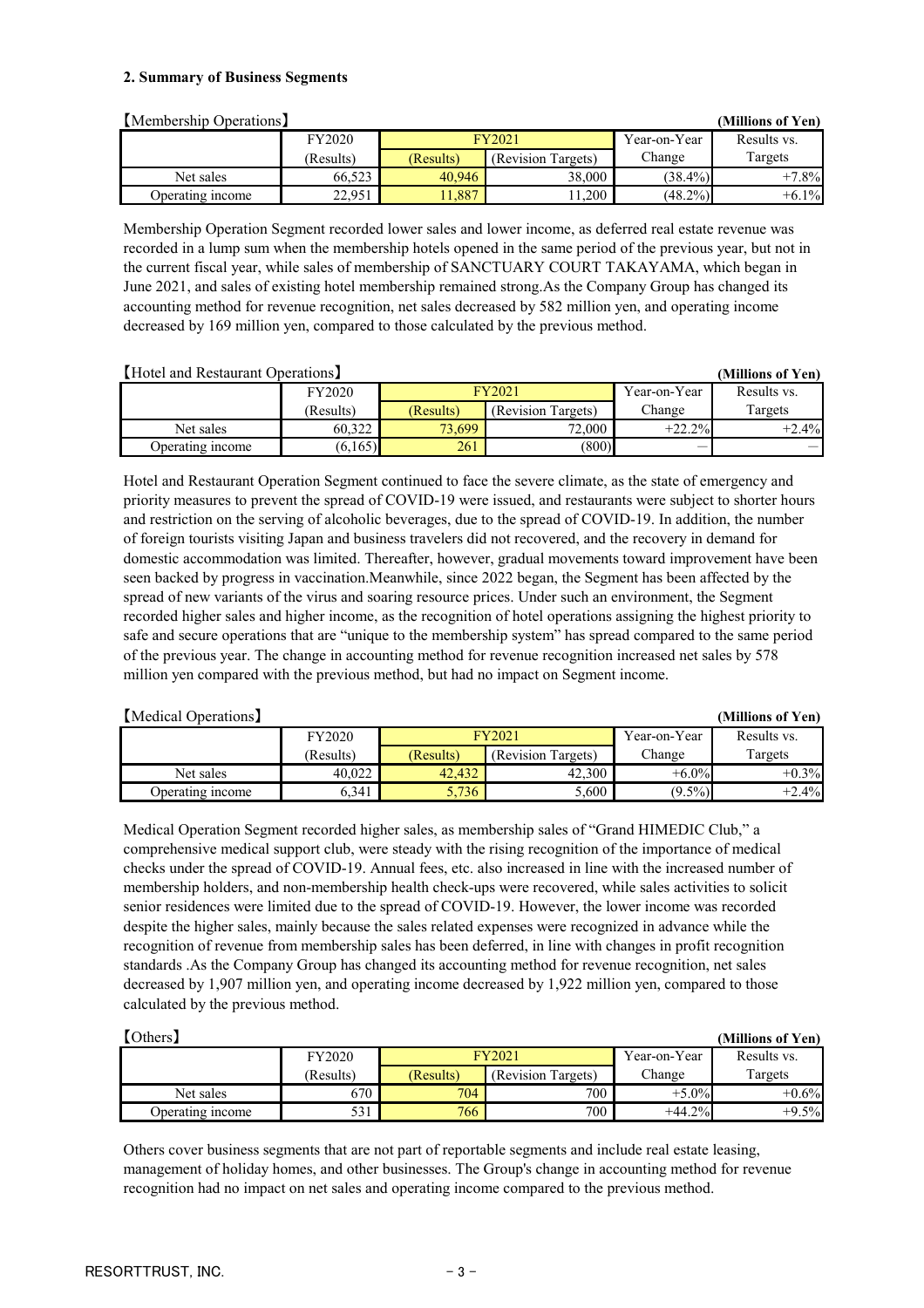#### **3. Cash Flows**

|                           |           | (Millions of Yen) |
|---------------------------|-----------|-------------------|
|                           | FY2020    | <b>FY2021</b>     |
|                           | (Results) | (Results)         |
| Operating cash flows      | 22,981    | 22,662            |
| Investing cash flows      | (13,577)  | 2,736             |
| Financing cash flows      | 22,012    | (49, 026)         |
| Cash and cash equivalents | 52,756    | 29,210            |

#### **4**. **Outlook for the Fiscal Year 2022(Ending March 31, 2023)**

|                            |           |           | (Millions of Yen) |
|----------------------------|-----------|-----------|-------------------|
|                            | FY2021    | FY 2022   | Year-on-year      |
|                            | (Results) | (Targets) | Change            |
| Net sales                  | 157,782   | 161,000   | $+2.0%$           |
| Operating income           | 8,693     | 9,200     | $+5.8%$           |
| Ordinary income            | 11,123    | 8,800     | $(20.9\%)$        |
| Net income                 | 5.775     | 10,800    | $+87.0\%$         |
|                            |           |           |                   |
| Evaluated Operating Income | 18,081    | 7.360     |                   |

Regarding the future economic climate of Japan, it is currently difficult to project the impact of the Russia-Ukraine situation and the further spread of COVID-19, and the severe environment is expected to continue due to soaring energy prices, resource prices, and labor costs.

In the tourism industry, demand for short visits to hotels, including small-group short-distance trips using private cars, or visits to have meals in private rooms and guest rooms, manifested under the spread of COVID-19 . In addition, the customer need for safe and secure hotel stays via thorough hygiene management also arose, and we expect to continue seeing the provision of services that respond to changes in demand that arose under the spread of COVID-19.

In the healthcare industry, accelerated under the spread of COVID-19, innovations in high value-added services that utilize digital technologies and data, such as online consultations, can be expected. Going forward, it will be necessary to create a society where every person can be healthy, continue to play an active role, and live with a peace of mind. This is done through pre-symptomatic, preventative and health management, the creation of a healthcare industry rooted in local communities, and initiatives for extending the healthy life expectancy in "the age of 100-year life."

In light of this environment, the Group is implementing the rolling plan of the medium-term management plan "Connect 50 - Together for a Wonderful Life" that will last until March 2024, based on the changes in the environment under the spread of COVID-19.

In this medium-term management plan, we emphasize "group management" to realize a more solid and high-grade Group brand through efforts aimed at making the most of Group synergy effects while firmly protecting the unique brand established in our businesses. Through this approach, we aim to become a group with close membership ties that last for a lifetime by being attentive so that our customers can stay healthy and enjoy a better quality of life for longer.

As key measures for achieving this goal, we vigorously invest in education and training to develop "brand employees," who embody the Group's management philosophy and are capable of making the optimum proposals to customers. We also invest in digitization to achieve "workstyle reform" so as to improve productivity by establishing a working environment where employees have more time to attend to customers and thereby work becomes a source of pleasure and vitality for them.

In the years ahead, drawing on the know-how we have cultivated, including our tailor-made and high-value-added services that capitalize on "the characteristics of the membership system," which is a strength of the Group that was reaffirmed under the spread of COVID-19, and robust connections with our customers, we will seize extensive business opportunities in the markets related to the "leisure" and "health" fields, and continue to create further added value. At the same time, we will enhance our membership medical services and focus on "preventive medicine" for cancer and other underlying conditions.

In these circumstances, the Group will always be at the side of our membership holders and other customers, and renewing our commitment to the "basics of membership system," to maintain and enhance the relationships of trust. At the same time, the Group will vigorously address the resolution of issues related to customers' health by utilizing the expertise and information cultivated and accumulated through Medical Operations' commitment to preventive medicine and early diagnoses for early treatment. Advancing toward the milestone of our 50th anniversary, to realize the well-being of people by redoubling our efforts to mobilize the collective strengths of the Group, we have established the Group identity, "Together for a wonderful life, we will create richer and happier times."

The Group will fulfill our social responsibility in "environment, social and governance" and maintain sustainable growth-oriented management to realize a richer and happier society.

Under these circumstances, for the full-year forecast, we will strive for further evolvement in membership-based hotel operations and Medical Operations by responding to new demand, through utilizing the know-how we gained during the COVID-19 pandemic. On top of plans to develop a new hotel in the Kanto region, we will introduce new products and services at hotels, senior facilities and medical facilities, and enhance our operational capabilities.

Although the Group assumes that there will essentially be no direct impact from the Russia-Ukraine issue on its operations, appropriate responses will be taken, such as reviewing the contents of products and services, in order to address the rapid rise in energy prices and procurement costs of foodstuffs, materials, etc., including the impact of the rapid depreciation of the yen.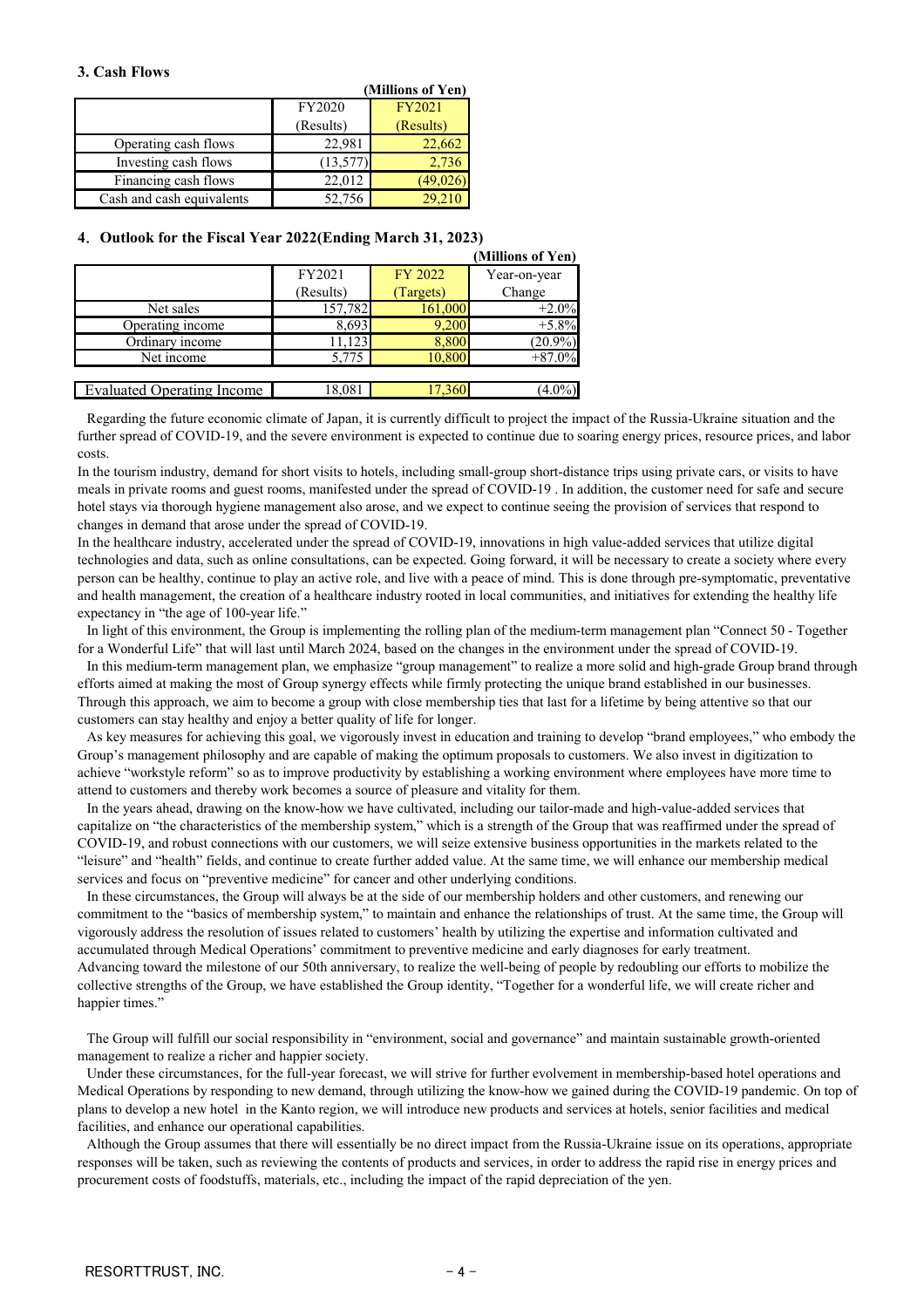The Group as a whole is expected to achieve growth in both sales and income, with net sales of 161,000 million yen (up 2.0% yearon-year), operating income of 9,200 million yen (up 5.8% year-on-year), ordinary income of 8,800 million yen (down 20.9% year-onyear) and net income attributable to the parent company of 10,800 million yen (up 87.0% year-on-year).

As for the dividend forecast, we expect to conduct a dividend increase in line with a recovery in business performance, and specifically to increase annual dividend by 10 yen year-on-year to 40 yen (forecast). We will continue our efforts to implement more efficient and flexible measures, such as the use of electronic tickets in the shareholder benefits program.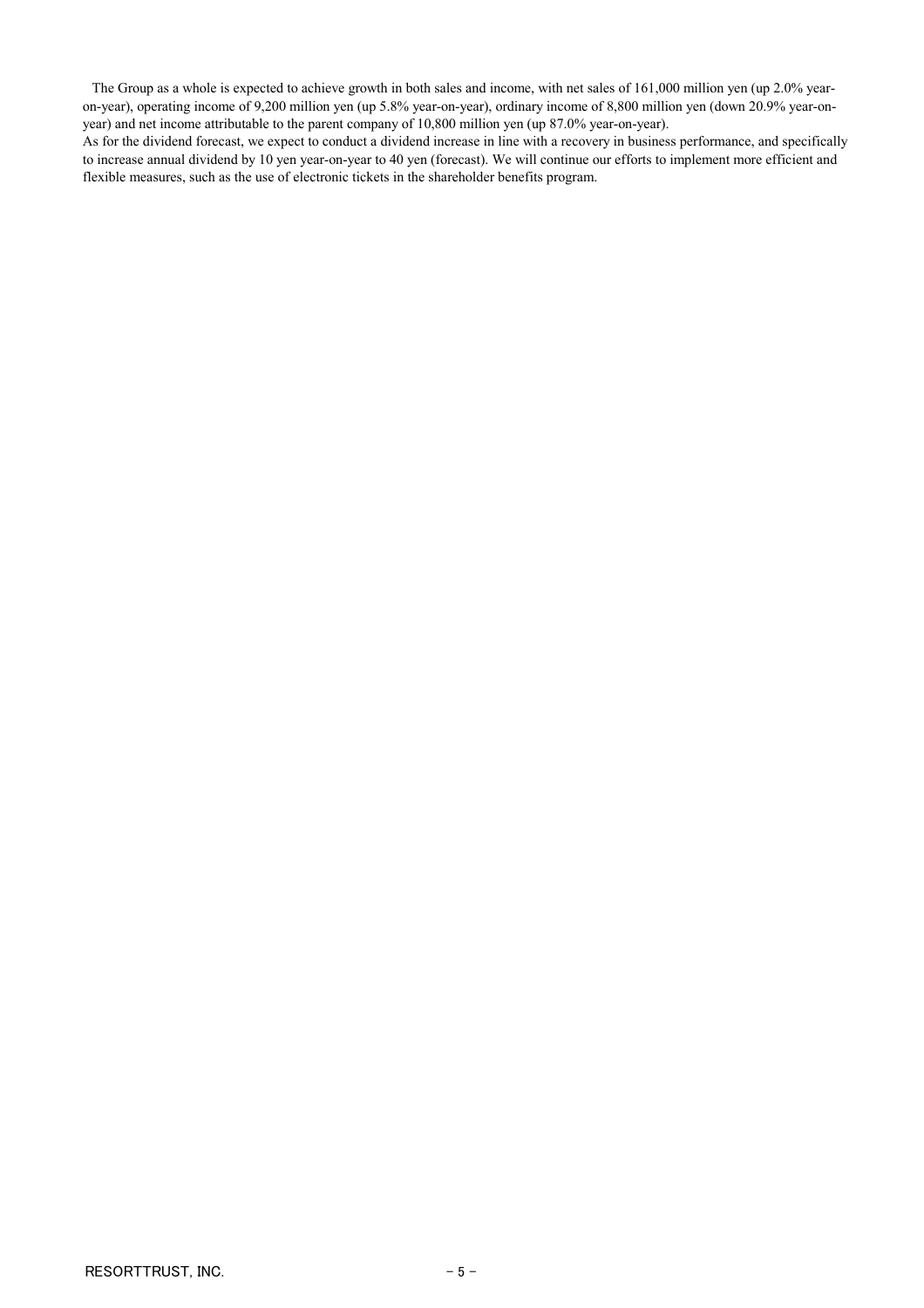## **Consolidated Financial Statements**

(1) Consolidated Balance Sheets

| (Millions of yen) |  |
|-------------------|--|
|-------------------|--|

|                                                            | FY 2020<br>(as of Mar. 31, 2021) | FY 2021<br>(as of Mar. 31, 2022) |
|------------------------------------------------------------|----------------------------------|----------------------------------|
| Assets                                                     |                                  |                                  |
| <b>Current</b> assets                                      |                                  |                                  |
| Cash and deposits                                          | 48,367                           | 28,794                           |
| Notes and accounts receivable                              | 9,032                            |                                  |
| Notes and accounts receivable - trade, and contract assets |                                  | 9,609                            |
| Accounts receivable - installment                          |                                  | 33,155                           |
| Operating loans<br>Securities                              | 58,268                           | 44,250<br>3,601                  |
| Merchandise                                                | 10,695<br>971                    | 936                              |
| Real estate for sale                                       | 15,668                           | 5,896                            |
| Raw materials and supplies                                 | 1,202                            | 1,262                            |
| Real estate for sale in process                            | 3,685                            | 6,703                            |
| Other                                                      | 5,987                            | 6,237                            |
| Allowance for doubtful accounts                            | (1,022)                          | (909)                            |
| Total current assets                                       | 152,856                          | 139,538                          |
| Non-current assets                                         |                                  |                                  |
| Property, plant and equipment                              |                                  |                                  |
| Buildings and structures                                   | 198,263                          | 201,853                          |
| Accumulated depreciation                                   | (94, 326)                        | (99, 302)                        |
| Buildings and structures, net                              | 103,936                          | 102,551                          |
| Machinery, equipment and vehicles                          | 11,478                           | 11,542                           |
| Accumulated depreciation                                   | (9,236)                          | (9,624)                          |
| Machinery, equipment and vehicles, net                     | 2,242                            | 1,918                            |
| Golf courses                                               | 7,635                            | 7,635                            |
| Land                                                       | 48,580                           | 48,860                           |
| Leased assets                                              | 12,446                           | 12,351                           |
| Accumulated depreciation                                   | (4,872)                          | (5,575)                          |
| Leased assets, net                                         | 7,573                            | 6,776                            |
| Construction in progress                                   | 2,306                            | 4,964                            |
| Other                                                      | 22,894                           | 23,255                           |
| Accumulated depreciation                                   | (18, 802)<br>4,091               | (20,061)<br>3,193                |
| Other, net<br>Total property, plant and equipment          | 176,366                          | 175,900                          |
| Intangible assets                                          |                                  |                                  |
| Goodwill                                                   | 2,511                            | 1,688                            |
| Software                                                   | 4,153                            | 3,969                            |
| Other                                                      | 2,554                            | 1,921                            |
| Total intangible assets                                    | 9,218                            | 7,579                            |
| Investments and other assets                               |                                  |                                  |
| Investment securities                                      | 29,867                           | 26,148                           |
| Shares of subsidiaries and associates                      | 1,323                            | 1,331                            |
| Long-term loans receivable                                 | 6,052                            | 5,541                            |
| Retirement benefit asset                                   | 188                              | 357                              |
| Deferred tax assets                                        | 11,551                           | 18,568                           |
| Other                                                      | 20,288                           | 19,923                           |
| Allowance for doubtful accounts                            | (470)                            | (479)                            |
| Total investments and other assets                         |                                  |                                  |
|                                                            | 68,801                           | 71,390                           |
| Total non-current assets                                   | 254,386                          | 254,869                          |
| Total assets                                               | 407,243                          | 394,408                          |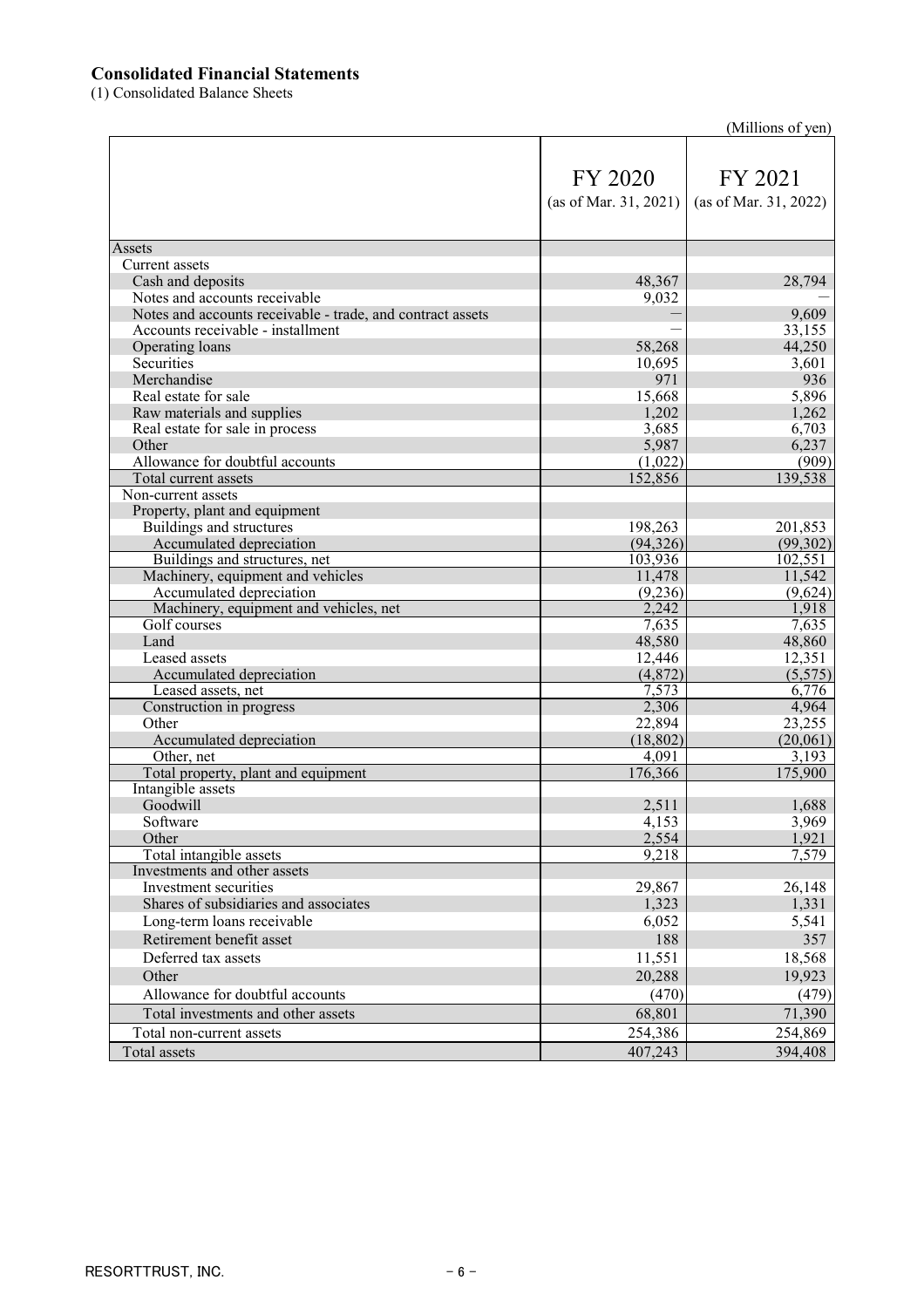|                                                                      |                       | (Millions of yen)     |
|----------------------------------------------------------------------|-----------------------|-----------------------|
|                                                                      |                       |                       |
|                                                                      | FY 2020               | FY 2021               |
|                                                                      |                       |                       |
|                                                                      | (as of Mar. 31, 2021) | (as of Mar. 31, 2022) |
| Liabilities                                                          |                       |                       |
| <b>Current liabilities</b>                                           |                       |                       |
| Notes and accounts payable - trade                                   | 1,335                 | 1,354                 |
| Short-term borrowings                                                | 2,125                 | 8,799                 |
| Current portion of long-term borrowings                              | 19,954                | 18,587                |
| Current portion of bonds payable                                     | 150                   | 150                   |
| Current portion of bonds with share acquisition rights               | 29,728                |                       |
| Lease obligations                                                    | 1,164                 | 1,147                 |
| Accounts payable - other                                             | 7,924                 | 8,711                 |
| Income taxes payable                                                 | 5,726                 | 2,373                 |
| Accrued consumption taxes                                            | 2,153                 | 2,736                 |
| Advances received                                                    | 3,548                 | 63,728                |
| Unearned revenue                                                     | 18,103                | 14,714                |
| Provision for loss on guarantees                                     | 40                    | 42                    |
| Provision for point card certificates                                | 1,297                 | 497                   |
| Other                                                                | 7,522                 | 10,511                |
| Total current liabilities                                            | 100,777               | 133,353               |
| Non-current liabilities                                              |                       |                       |
| Bonds payable                                                        | 150                   |                       |
| Long-term borrowings                                                 | 44,004                | 24,787                |
| Lease obligations                                                    | 12,435                | 11,406                |
| Deferred tax liabilities                                             | 671                   | 640                   |
| Provision for retirement benefits for directors (and other officers) | 2,156                 |                       |
| Provision for stocks payment                                         | 2,014                 | 380                   |
| Retirement benefit liability                                         | 2,453                 | 2,613                 |
| Long-term guarantee deposits                                         | 30,796                | 30,030                |
| Amortizable long-term guarantee deposits received                    | 73,153                | 79,264                |
| Other                                                                | 17,837                | 5,100                 |
| Total non-current liabilities                                        | 185,673               | 154,222               |
| <b>Total liabilities</b>                                             | 286,451               | 287,575               |
| Net assets                                                           |                       |                       |
| Shareholders' equity                                                 |                       |                       |
| Share capital                                                        | 19,590                | 19,590                |
| Capital surplus                                                      | 21,701                | 21,616                |
| Retained earnings                                                    | 74,612                | 60,520                |
| Treasury shares                                                      | (1,787)               | (3,513)               |
| Total shareholders' equity                                           | 114,116               | 98,213                |
| Accumulated other comprehensive income                               |                       |                       |
| Valuation difference on available-for-sale securities                | 1,801                 | 2,024                 |
| Foreign currency translation adjustment                              | (443)                 | 887                   |
| Remeasurements of defined benefit plans                              | 104                   | 262                   |
| Total accumulated other comprehensive income                         | 1,462<br>313          | 3,174<br>313          |
| Share acquisition rights                                             |                       |                       |
| Non-controlling interests<br>Total net assets                        | 4,898<br>120,791      | 5,130<br>106,832      |
|                                                                      |                       |                       |
| Total liabilities and net assets                                     | 407,243               | 394,408               |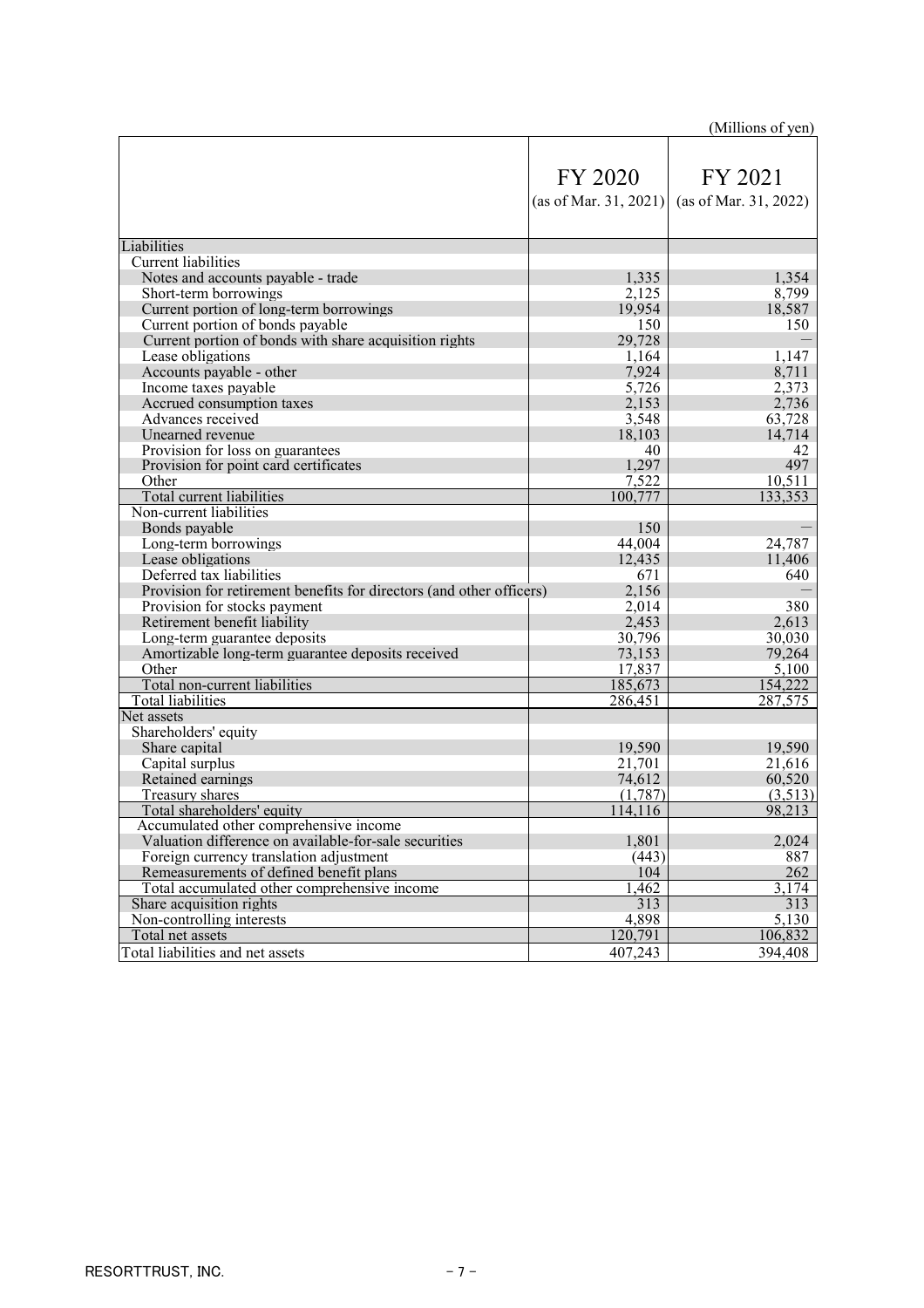## (2) Consolidated Statements of Income and Comprehensive Income

[Consolidated Statements of Income]

| (Millions of yen) |  |
|-------------------|--|
|-------------------|--|

|                                                                      |                   | $\mu$ munono or $\mu$ on |
|----------------------------------------------------------------------|-------------------|--------------------------|
|                                                                      |                   |                          |
|                                                                      | FY 2020           | FY 2021                  |
|                                                                      | (Apr. 1, 2020)    | (Apr. 1, 2021)           |
|                                                                      | $-Mar. 31, 2021)$ | $-Mar. 31, 2022)$        |
|                                                                      |                   |                          |
| Net sales                                                            | 167,538           | 157,782                  |
| Cost of sales                                                        | 37,854            | 22,453                   |
| Gross profit                                                         | 129,684           | 135,329                  |
| Selling, general and administrative expenses                         |                   |                          |
| Advertising expenses                                                 | 1,533             | 2,171                    |
| Menbership service expenses                                          | 1,523             | 1,159                    |
|                                                                      | 4,283             | 4,741                    |
| Repair and maintenance expenses<br>Linen expenses                    | 3,068             | 4,863                    |
| Provision of allowance for doubtful accounts                         | 44                | 95                       |
|                                                                      |                   |                          |
| Provision for loss on guarantees                                     |                   |                          |
| Remuneration for directors (and other officers)                      | 796               | 1,233                    |
| Salaries and bonuses                                                 | 44,864            | 49,608                   |
| Retirement benefit expenses                                          | 1,326             | 1,240                    |
| Provision for retirement benefits for directors (and other officers) | 69                | 18                       |
| Legal welfare expenses                                               | 6,359             | 6,732                    |
| Welfare expenses                                                     | 1,386             | 1,710                    |
| Commission expenses                                                  | 7,602             | 8,954                    |
| Rent expenses                                                        | 6,308             | 6,652                    |
| Utilities expenses                                                   | 4,738             | 6,164                    |
| Communication and transportation expenses                            | 2,635             | 2,888                    |
| Depreciation                                                         | 9,572             | 9,455                    |
| Taxes and dues                                                       | 3,075             | 3,000                    |
| Supplies expenses                                                    | 2,853             | 2,586                    |
| Amortization of goodwill                                             | 544               | 592                      |
| Other                                                                | 12,390            | 12,765                   |
| Total selling, general and administrative expenses                   | 114,977           | 126,636                  |
| Operating profit                                                     | 14,707            | 8,693                    |
| Non-operating income                                                 |                   |                          |
| Interest income                                                      | 1,049             | 896                      |
| Dividend income                                                      | 93                | 94                       |
| Share of profit of entities accounted for using equity method        |                   | 28                       |
| Foreign exchange gain                                                |                   |                          |
| Reversal of allowance for doubtful accounts                          | 154               | 20                       |
| Reversal of provision for loss on guarantees                         | 11                |                          |
| Subsidy income                                                       | 2,317             | 2,534                    |
| Other                                                                | 533               | 349                      |
| Total non-operating income                                           | 4,159             | 3,929                    |
| Non-operating expenses                                               |                   |                          |
| Interest expenses paid on loans and bonds                            | 444               | 339                      |
| Syndicate loan fees                                                  | 2                 | 489                      |
| Share of loss of entities accounted for using equity method          | 32                |                          |
| Nondeductible consumption tax                                        | 385               | 439                      |
| Foreign exchange losses                                              | 25                |                          |
| Other                                                                | 330               | 231                      |
|                                                                      |                   |                          |
| Total non-operating expenses                                         | 1,219             | 1,499                    |
| Ordinary profit                                                      | 17,647            | 11,123                   |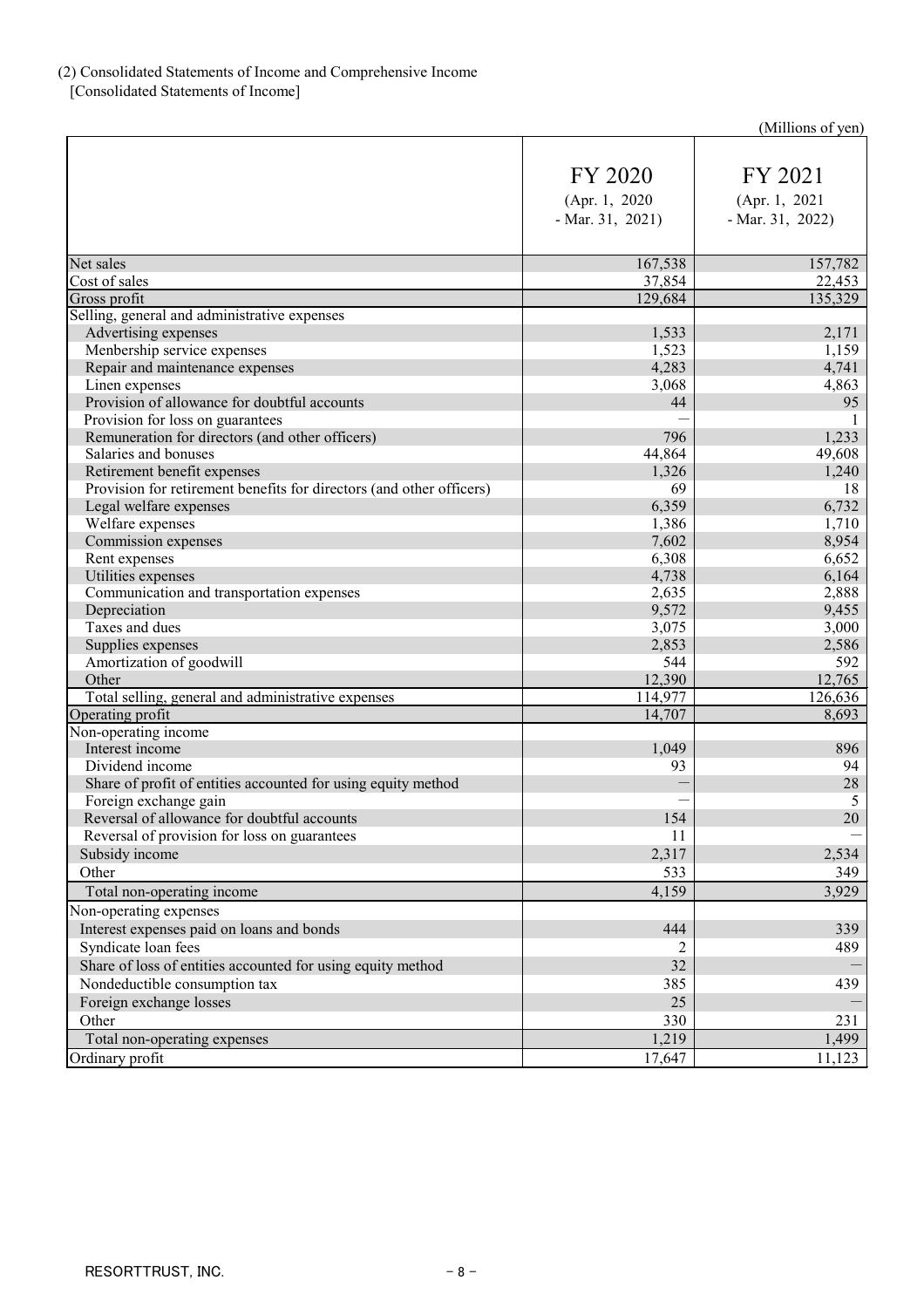|                                                        | FY 2020<br>(Apr. 1, 2020)<br>$-Mar. 31, 2021)$ | FY 2021<br>(Apr. 1, 2021)<br>$-Mar. 31, 2022)$ |
|--------------------------------------------------------|------------------------------------------------|------------------------------------------------|
| <b>Extraordinary</b> income                            |                                                |                                                |
| Gain on sales of non-current assets                    | $\overline{2}$                                 | 226                                            |
| Gain on sales of investment securities                 | 6                                              |                                                |
| Gain on sales of shares of subsidiaries and associates |                                                | 14                                             |
| Subsidy income                                         | 1,496                                          | 6                                              |
| Reversal of allowance for provision for stocks payment |                                                | 1,628                                          |
| Total extraordinary income                             | 1,507                                          | 1,876                                          |
| <b>Extraordinary losses</b>                            |                                                |                                                |
| Loss on sales of non-current assets                    | $\mathbf{1}$                                   | 28                                             |
| Loss on retirement of non-current assets               | 46                                             | 39                                             |
| Impairment loss                                        | 22,034                                         | 2,121                                          |
| Loss on sales of investment securities                 | 218                                            |                                                |
| Loss on sales of shares of subsidiaries and associates | 3                                              | $\theta$                                       |
| Loss due to new coronavirus infection                  | 3,556                                          | 9                                              |
| Other                                                  | 247                                            | 18                                             |
| Total extraordinary losses                             | 26,109                                         | 2,218                                          |
| Profit (loss) before income taxes                      | (6,953)                                        | 10,780                                         |
| Income taxes - current                                 | 6,714                                          | 4,843                                          |
| Income taxes - deferred                                | (3,504)                                        | (27)                                           |
| Total income taxes                                     | 3,209                                          | 4,816                                          |
| Profit (loss)                                          | (10, 163)                                      | 5,964                                          |
| Profit attributable to non-controlling interests       | 50                                             | 188                                            |
| Profit (loss) attributable to owners of parent         | (10,213)                                       | 5,775                                          |

## [Consolidated Statements of Comprehensive Income]

(Millions of yen)

|                                                                | FY 2020<br>(Apr. 1, 2020)<br>$-Mar. 31, 2021)$ | FY 2021<br>(Apr. 1, 2021)<br>$-Mar. 31, 2022$ |
|----------------------------------------------------------------|------------------------------------------------|-----------------------------------------------|
| Profit (loss)                                                  | (10, 163)                                      | 5,964                                         |
| Other comprehensive income                                     |                                                |                                               |
| Valuation difference on available-for-sale securities          | 2,252                                          | 223                                           |
| Foreign currency translation adjustment                        | (1,171)                                        | 1,330                                         |
| Remeasurements of defined benefit plans, net of tax            | 433                                            | 157                                           |
| Total other comprehensive income                               | 1,514                                          | 1,711                                         |
| Comprehensive income                                           | (8,649)                                        | 7,676                                         |
| Comprehensive income attributable to                           |                                                |                                               |
| Comprehensive income attributable to owners of parent          | (8,700)                                        | 7,487                                         |
| Comprehensive income attributable to non-controlling interests | 51                                             | 188                                           |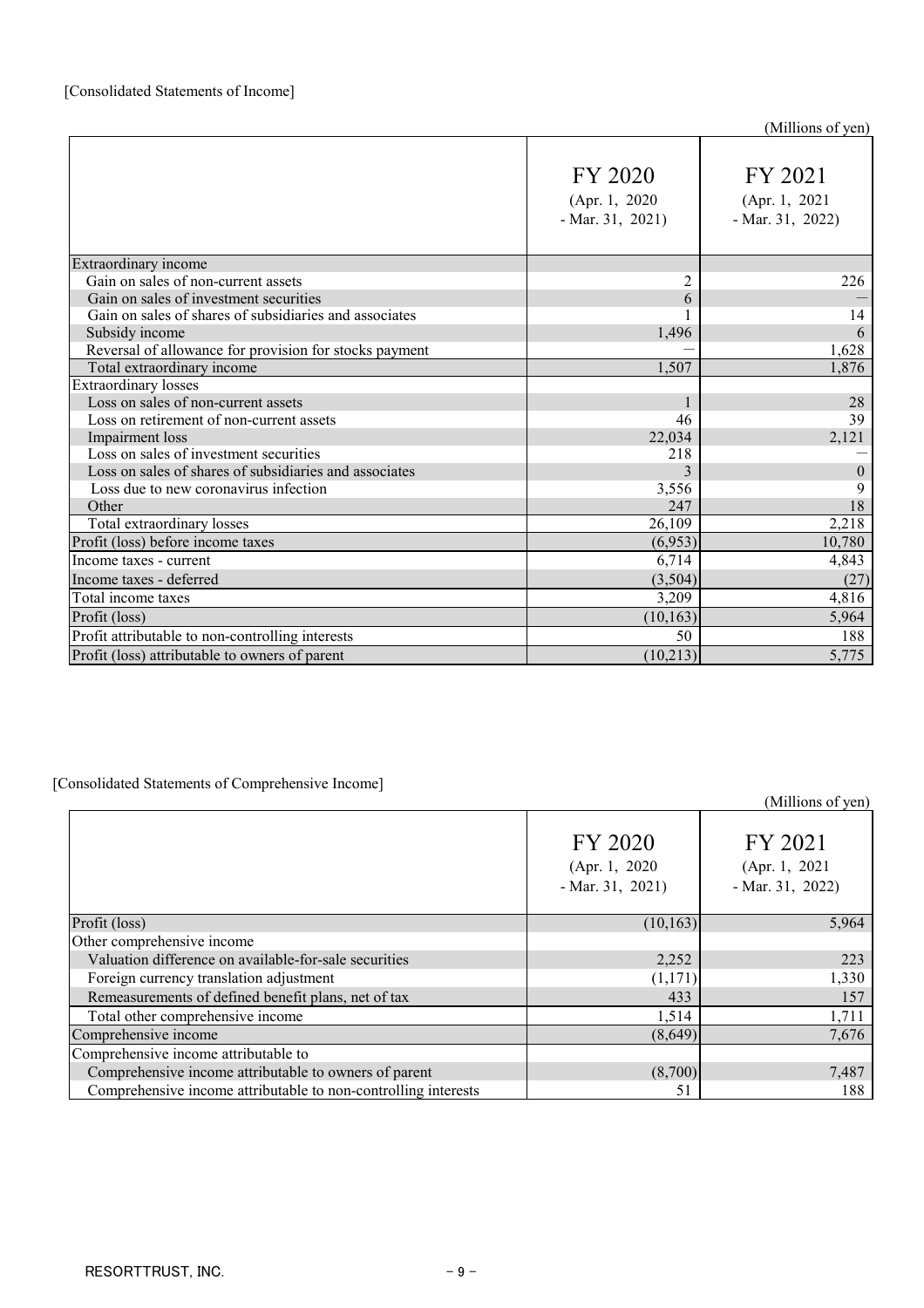|                                                                                             |                                                | (Millions of yen)                             |
|---------------------------------------------------------------------------------------------|------------------------------------------------|-----------------------------------------------|
|                                                                                             | FY 2020<br>(Apr. 1, 2020)<br>$-Mar. 31, 2021)$ | FY 2021<br>(Apr. 1, 2021<br>$-Mar. 31, 2022)$ |
| Cash flows from operating activities                                                        |                                                |                                               |
| Profit (loss) before income taxes                                                           | (6,953)                                        | 10,780                                        |
| Depreciation                                                                                | 11,331                                         | 10,556                                        |
| Impairment loss                                                                             | 22,034                                         | 2,121                                         |
| Amortization of goodwill                                                                    | 594                                            | 592                                           |
| Increase (decrease) in allowance for doubtful accounts                                      | (119)                                          | (104)                                         |
| Increase (decrease) in retirement benefit liability                                         | 860                                            | 217                                           |
| Increase (decrease) in provision for retirement benefits for directors (and other officers) | 56                                             | 18                                            |
| Interest and dividend income                                                                | (1,142)                                        | (991)                                         |
| Interest expenses on borrowings and bonds                                                   | 444                                            | 339                                           |
| Foreign exchange losses (gains)                                                             | 34                                             | 24                                            |
| Decrease (increase) in trade receivables                                                    | (5,442)                                        | (19,708)                                      |
| Decrease (increase) in inventories                                                          | 14,295                                         | 2,599                                         |
| Increase (decrease) in trade payables                                                       | 227                                            | $\overline{2}$                                |
| Increase (decrease) in accounts payable - other                                             | 854                                            | 642                                           |
| Increase (decrease) in advances received                                                    | (18, 453)                                      | 18,524                                        |
| Increase (decrease) in long-term guarantee deposits received                                | 2,181                                          | 5,344                                         |
| Increase (decrease) in accrued consumption taxes                                            | 283                                            | 591                                           |
| Other, net                                                                                  | 3,094                                          | (866)                                         |
| Subtotal                                                                                    | 24,181                                         | 30,685                                        |
| Interest and dividends received                                                             | 1,136                                          | 1,083                                         |
| Interest paid                                                                               | (353)                                          | (430)                                         |
| Income taxes paid                                                                           | (1,981)                                        | (8,675)                                       |
| Net cash provided by (used in) operating activities                                         | 22,981                                         | 22,662                                        |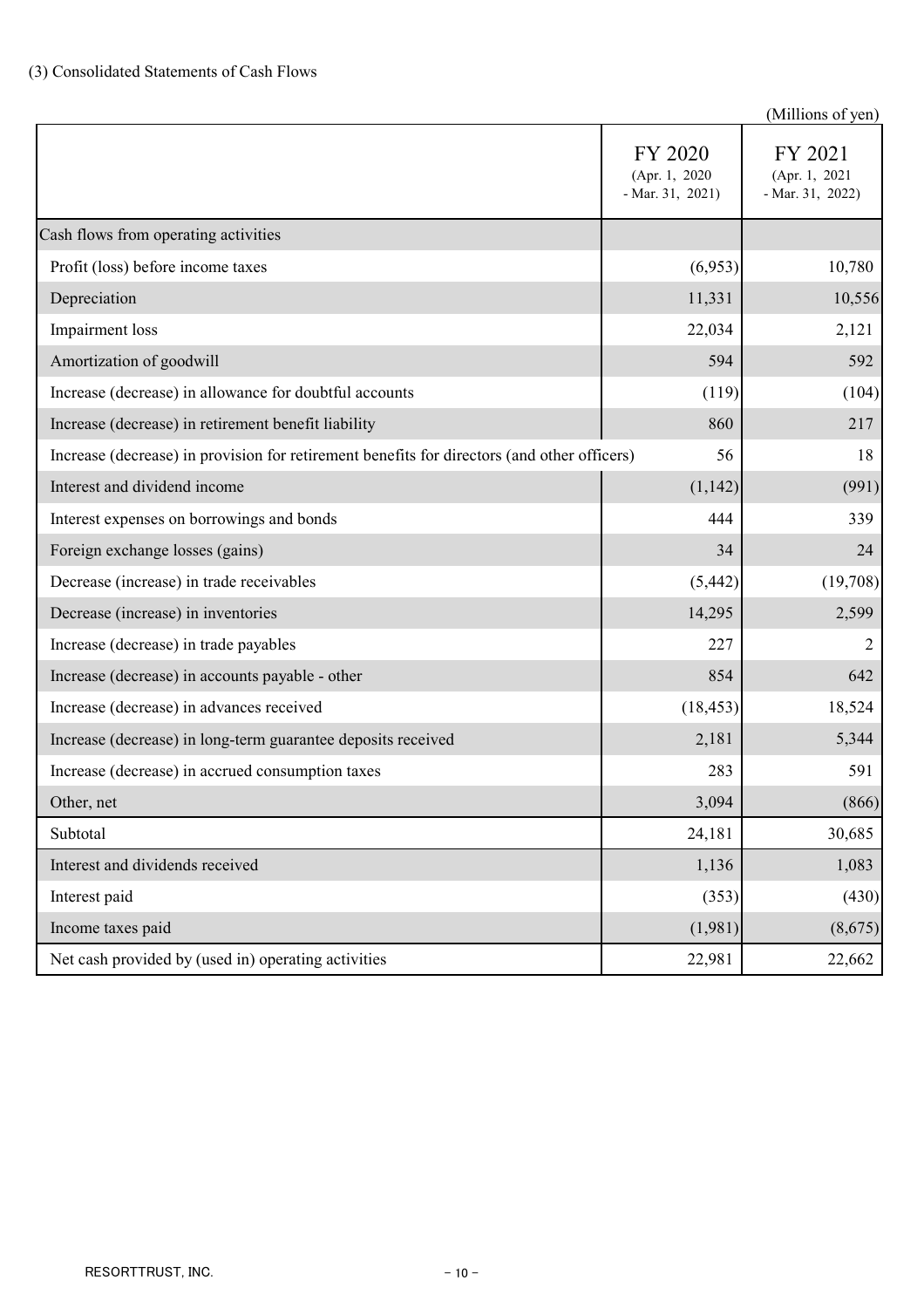|                                                                                         | (Millions of yen)                              |                                               |
|-----------------------------------------------------------------------------------------|------------------------------------------------|-----------------------------------------------|
|                                                                                         | FY 2020<br>(Apr. 1, 2020)<br>$-Mar. 31, 2021)$ | FY 2021<br>(Apr. 1, 2021<br>- Mar. $31, 2022$ |
| Cash flows from investing activities                                                    |                                                |                                               |
| Payments into time deposits                                                             | (10)                                           | (9,010)                                       |
| Proceeds from withdrawal of time deposits                                               | 153                                            | 9,010                                         |
| Purchase of securities                                                                  | (8,998)                                        |                                               |
| Proceeds from sales and redemption of securities                                        | 6,500                                          | 6,700                                         |
| Purchase of investment securities                                                       | (111)                                          | (2)                                           |
| Proceeds from sales and redemption of investment securities                             | 5,460                                          | 370                                           |
| Proceeds from sales of shares of subsidiaries and associates                            | 8                                              | 72                                            |
| Purchase of property, plant and equipment                                               | (14,070)                                       | (5, 446)                                      |
| Purchase of intangible assets                                                           | (1,170)                                        | (876)                                         |
| Loan advances                                                                           | (829)                                          | (17)                                          |
| Collection of loans receivable                                                          | 356                                            | 545                                           |
| Purchase of shares of subsidiaries resulting in change in scope of consolidation        | (127)                                          |                                               |
| Other, net                                                                              | (737)                                          | 1,390                                         |
| Net cash provided by (used in) investing activities                                     | (13,577)                                       | 2,736                                         |
| Cash flows from financing activities                                                    |                                                |                                               |
| Net increase (decrease) in short-term borrowings                                        | 2,017                                          | 6,480                                         |
| Proceeds from long-term borrowings                                                      | 35,000                                         | 500                                           |
| Repayments of long-term borrowings                                                      | (10, 164)                                      | (21,084)                                      |
| Redemption of bonds                                                                     | (150)                                          | (29, 850)                                     |
| Purchase of treasury shares                                                             | (0)                                            | (2,189)                                       |
| Dividends paid                                                                          | (3, 467)                                       | (3,236)                                       |
| Purchase of shares of subsidiaries not resulting in change in scope of<br>consolidation | (100)                                          |                                               |
| Net increase (decrease) in deposits received from subsidiaries and affiliates           | 95                                             | 1,980                                         |
| Other, net                                                                              | (1,215)                                        | (1,625)                                       |
| Net cash provided by (used in) financing activities                                     | 22,012                                         | (49,026)                                      |
| Effect of exchange rate change on cash and cash equivalents                             | (37)                                           | 80                                            |
| Net increase (decrease) in cash and cash equivalents                                    | 31,379                                         | (23, 546)                                     |
| Cash and cash equivalents at beginning of period                                        | 21,376                                         | 52,756                                        |
| Cash and cash equivalents at end of period                                              | 52,756                                         | 29,210                                        |